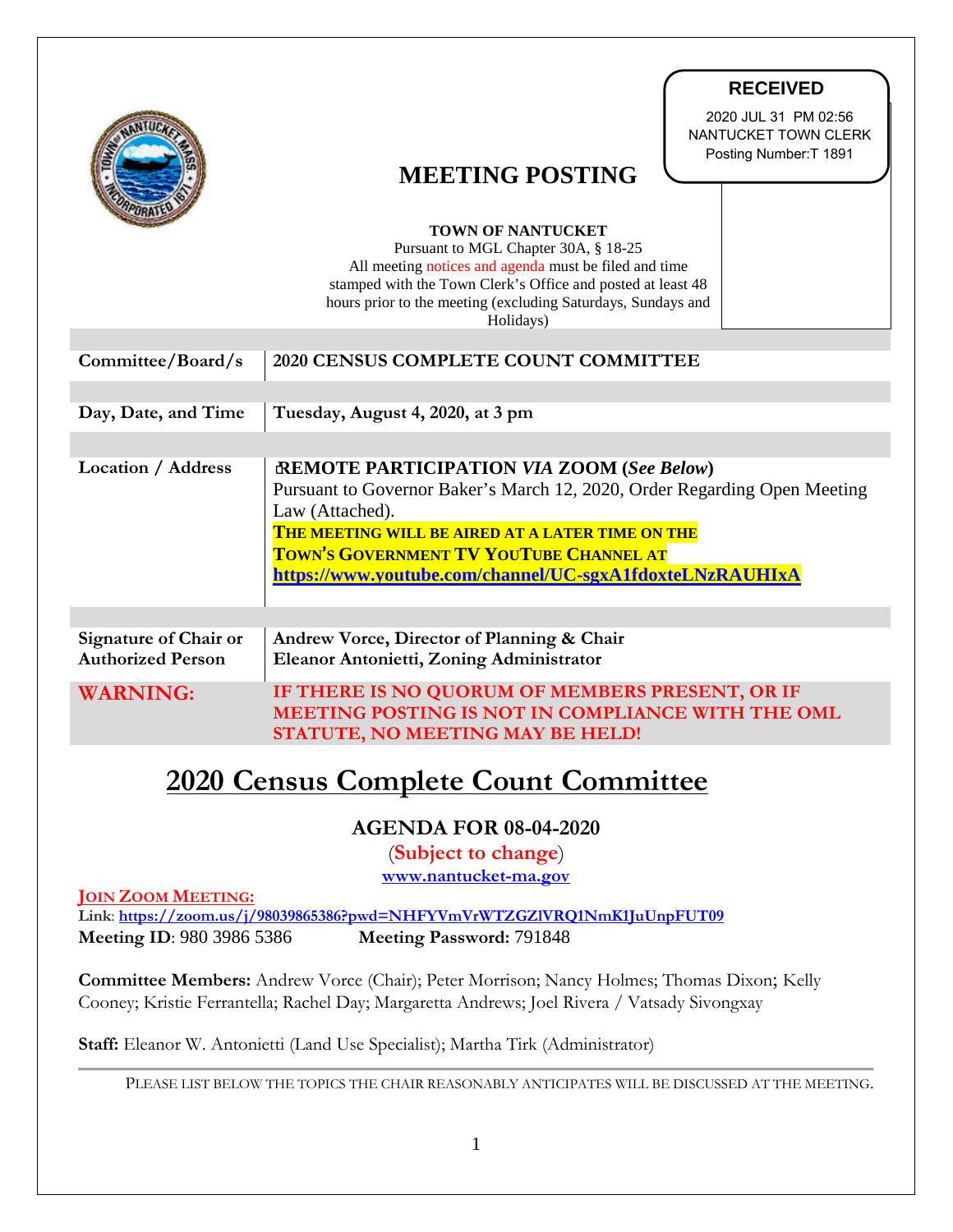- **I. Call to Order:**
- **II. Establishment of Quorum:**
- **III. Approval of Agenda:**
- **IV. Approval of Minutes**
	- February 10, 2020
- **V. Public Comments:**
- **VI. Introduction of Guests**
- **VII. Action / Discussion Items:** *(Votes may be taken)* 
	- A. Authorization/approval to renew/extend Employment Agreement with Martha Tirk as Part-Time Administrator
	- B. CCC ADMINISTRATOR REPORT & UPDATES
	- C. Census Bureau UPDATES
	- D. Field Operations for 2020 Census

## **VIII. Other Business**

**IX. Adjournment**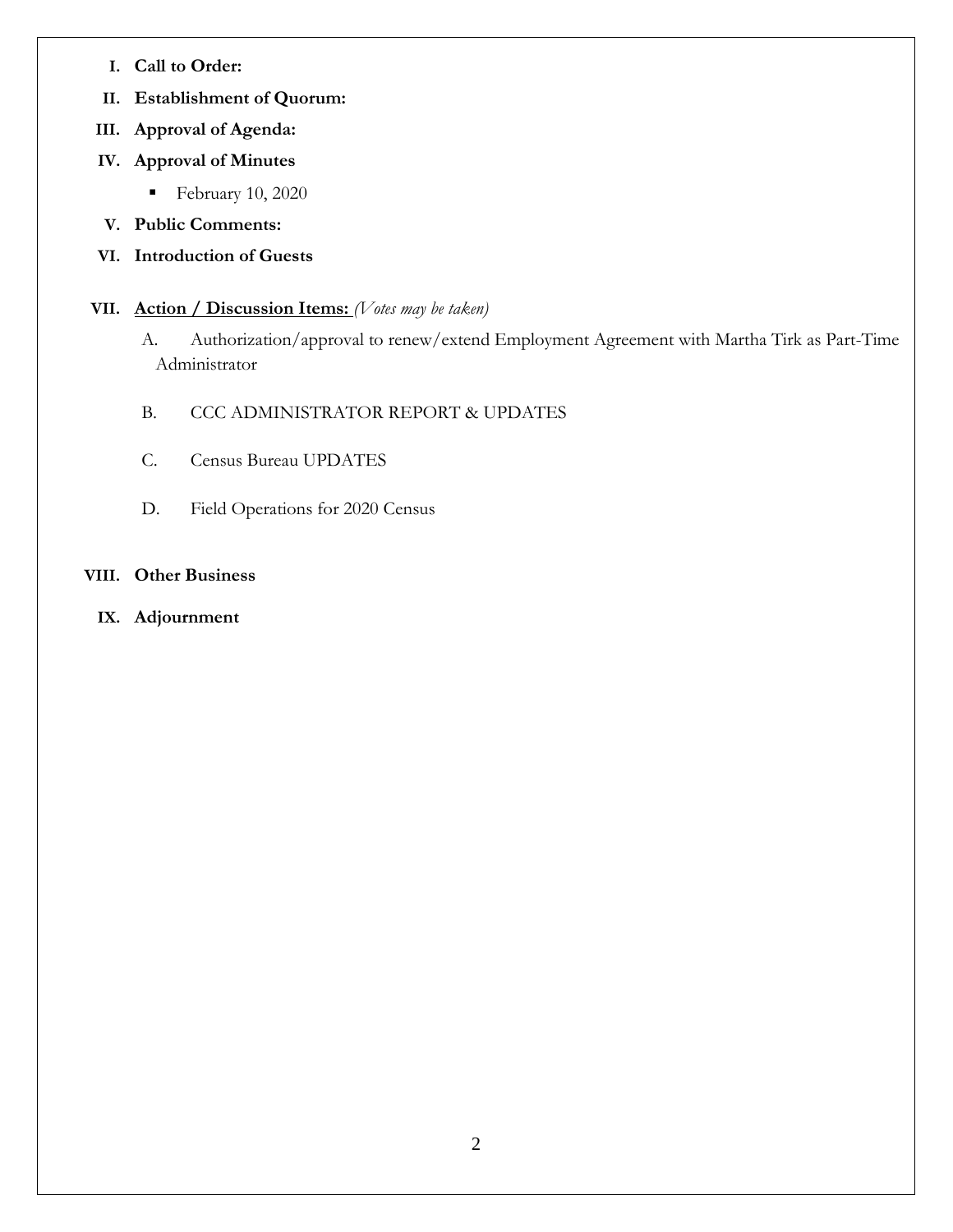

**OFFICE OF THE GOVERNOR COMMONWEALTH OF MASSACHUSETTS** STATE HOUSE . BOSTON, MA 02133 (617) 725-4000

**CHARLES D. BAKER GOVERNOR** 

**KARYN E. POLITO** LIEUTENANT GOVERNOR

## ORDER SUSPENDING CERTAIN PROVISIONS OF THE OPEN MEETING LAW, G. L. c. 30A, § 20

WHEREAS, on March 10, 2020, I, Charles D. Baker, Governor of the Commonwealth of Massachusetts, acting pursuant to the powers provided by Chapter 639 of the Acts of 1950 and Section 2A of Chapter 17 of the General Laws, declared that there now exists in the Commonwealth of Massachusetts a state of emergency due to the outbreak of the 2019 novel Coronavirus ("COVID-19"); and

**WHEREAS**, many important functions of State and Local Government are executed by "public bodies," as that term is defined in G. L. c. 30A,  $\S$  18, in meetings that are open to the public, consistent with the requirements of law and sound public policy and in order to ensure active public engagement with, contribution to, and oversight of the functions of government; and

WHEREAS, both the Federal Centers for Disease Control and Prevention ("CDC") and the Massachusetts Department of Public Health ("DPH") have advised residents to take extra measures to put distance between themselves and other people to further reduce the risk of being exposed to COVID-19. Additionally, the CDC and DPH have advised high-risk individuals, including people over the age of 60, anyone with underlying health conditions or a weakened immune system, and pregnant women, to avoid large gatherings.

WHEREAS, sections 7, 8, and 8A of Chapter 639 of the Acts of 1950 authorize the Governor, during the effective period of a declared emergency, to exercise authority over public assemblages as necessary to protect the health and safety of persons; and

WHEREAS, low-cost telephone, social media, and other internet-based technologies are currently available that will permit the convening of a public body through virtual means and allow real-time public access to the activities of the public body; and

**WHEREAS** section 20 of chapter 30A and implementing regulations issued by the Attorney General currently authorize remote participation by members of a public body, subject to certain limitations;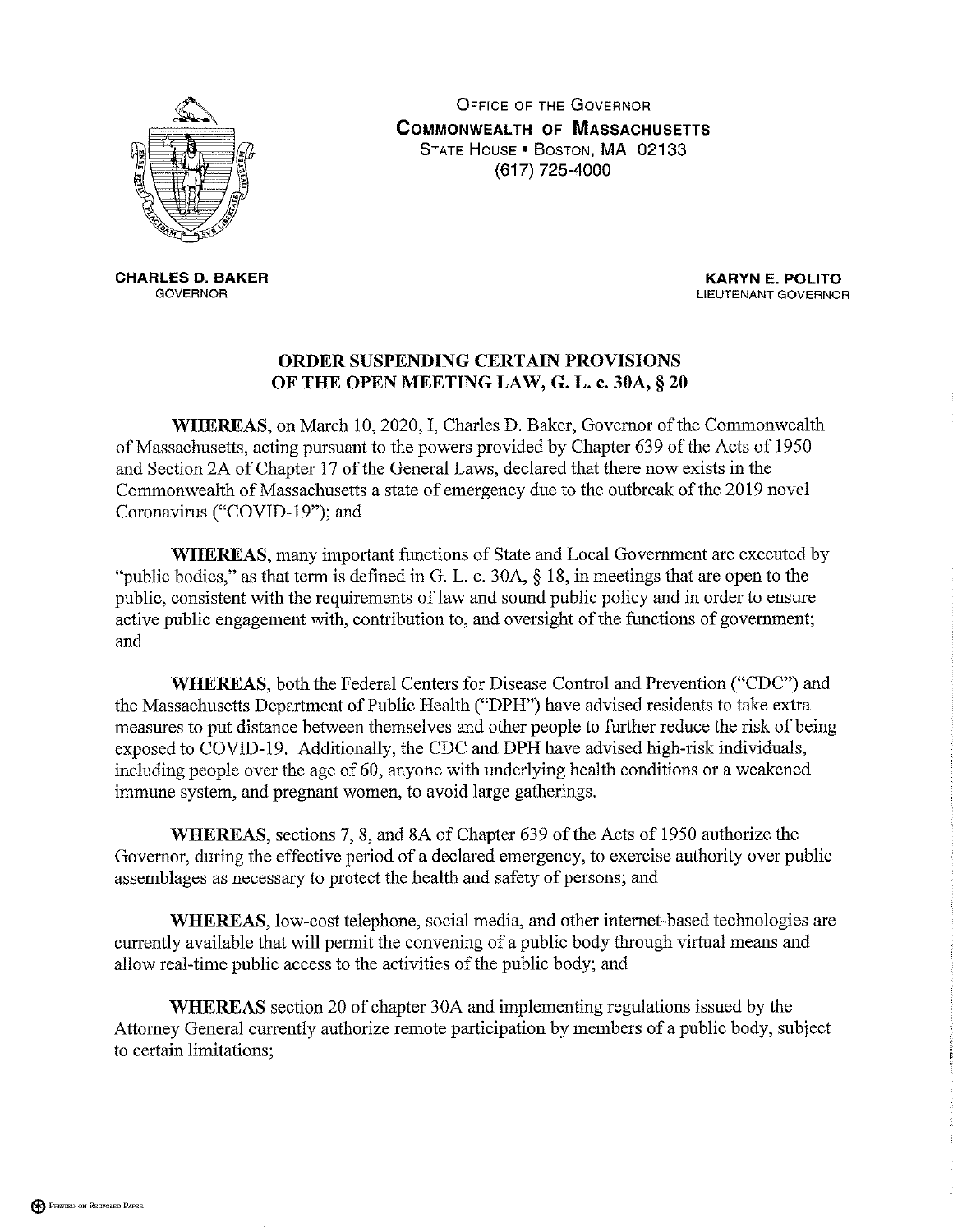## **NOW THEREFORE, I hereby order the following:**

(1) A public body, as defined in section 18 of chapter 30A of the General Laws, is hereby relieved from the requirement of section 20 of chapter 30A that it conduct its meetings in a public place that is open and physically accessible to the public, provided that the public body makes provision to ensure public access to the deliberations of the public body for interested members of the public through adequate, alternative means.

Adequate, alternative means of public access shall mean measures that provide transparency and permit timely and effective public access to the deliberations of the public body. Such means may include, without limitation, providing public access through telephone, internet, or satellite enabled audio or video conferencing or any other technology that enables the public to clearly follow the proceedings of the public body while those activities are occurring. Where allowance for active, real-time participation by members of the public is a specific requirement of a general or special law or regulation, or a local ordinance or by-law, pursuant to which the proceeding is conducted, any alternative means of public access must provide for such participation.

A municipal public body that for reasons of economic hardship and despite best efforts is unable to provide alternative means of public access that will enable the public to follow the proceedings of the municipal public body as those activities are occurring in real time may instead post on its municipal website a full and complete transcript, recording, or other comprehensive record of the proceedings as soon as practicable upon conclusion of the proceedings. This paragraph shall not apply to proceedings that are conducted pursuant to a general or special law or regulation, or a local ordinance or by-law, that requires allowance for active participation by members of the public.

A public body must offer its selected alternative means of access to its proceedings without subscription, toll, or similar charge to the public.

(2) Public bodies are hereby authorized to allow remote participation by all members in any meeting of the public body. The requirement that a quorum of the body and the chair be physically present at a specified meeting location, as provided in G. L. c. 30A, § 20(d) and in 940 CMR  $29.10(4)(b)$ , is hereby suspended.

(3) A public body that elects to conduct its proceedings under the relief provided in sections  $(1)$  or  $(2)$  above shall ensure that any party entitled or required to appear before it shall be able to do so through remote means, as if the party were a member of the public body and participating remotely as provided in section (2).

(4) All other provisions of sections 18 to 25 of chapter 30A and the Attorney General's implementing regulations shall otherwise remain unchanged and fully applicable to the activities of public bodies.

This Order is effective immediately and shall remain in effect until rescinded or until the State of Emergency is terminated, whichever happens first.